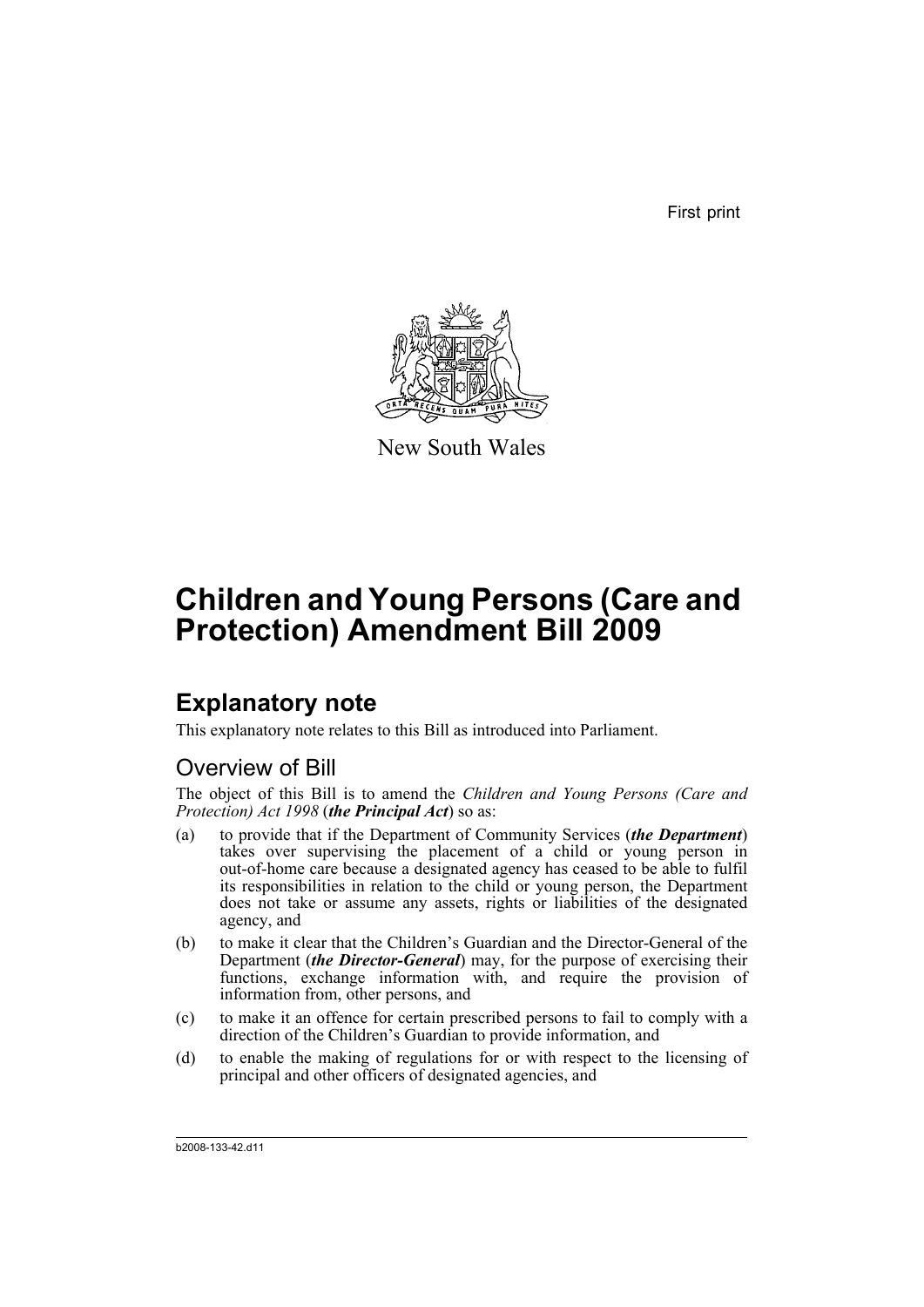Explanatory note

(e) to enable the making of regulations of a savings or transitional nature consequent on the enactment of the proposed Act.

### Outline of provisions

**Clause 1** sets out the name (also called the short title) of the proposed Act.

**Clause 2** provides for the commencement of the proposed Act on the date of assent to the proposed Act.

#### **Schedule 1 Amendment of Children and Young Persons (Care and Protection) Act 1998 No 157**

Section 141 (Inability of designated agency to fulfil responsibilities) of the Principal Act provides that if a designated agency, other than the Department, is designated to supervise the placement of a child or young person in out-of-home care and that agency ceases to be able to fulfil its responsibilities in relation to the child or young person, the Department is to supervise the placement of the child or young person.

**Schedule 1 [1]** inserts proposed section 141 (1A) into the Principal Act to provide that the Department, in supervising the placement of a child or young person in out-of-home care, does not take or assume any assets, rights or liabilities of the designated agency.

Sections 185 and 248 of the Principal Act provide that the Children's Guardian and the Director-General, respectively, may, for the purposes of providing information to, or exchanging information with, a prescribed person or body, do either or both of the following:

- (a) furnish a prescribed person or body (within the meaning of the section concerned) with information relating to the safety, welfare and well-being of a particular child or young person or class of children or young persons,
- (b) direct a prescribed person or body to furnish information to the Children's Guardian or the Director-General, respectively, relating to the safety, welfare and well-being of a particular child or young person or class of children or young persons.

**Schedule 1 [2] and [6]** insert proposed sections 185 (1A) and 248 (1AA), respectively, into the Principal Act to provide that the functions referred to above may also be exercised by the Children's Guardian or the Director-General, respectively, for the purpose of exercising their functions. **Schedule 1 [3], [4], [7] and [8]** make consequential amendments.

**Schedule 1 [5]** inserts proposed section 185 (2A) into the Principal Act to provide that a prescribed person (other than the Director-General or a Department of the Public Service) must comply with a direction of the Children's Guardian to furnish information relating to the safety, welfare and well-being of a particular child or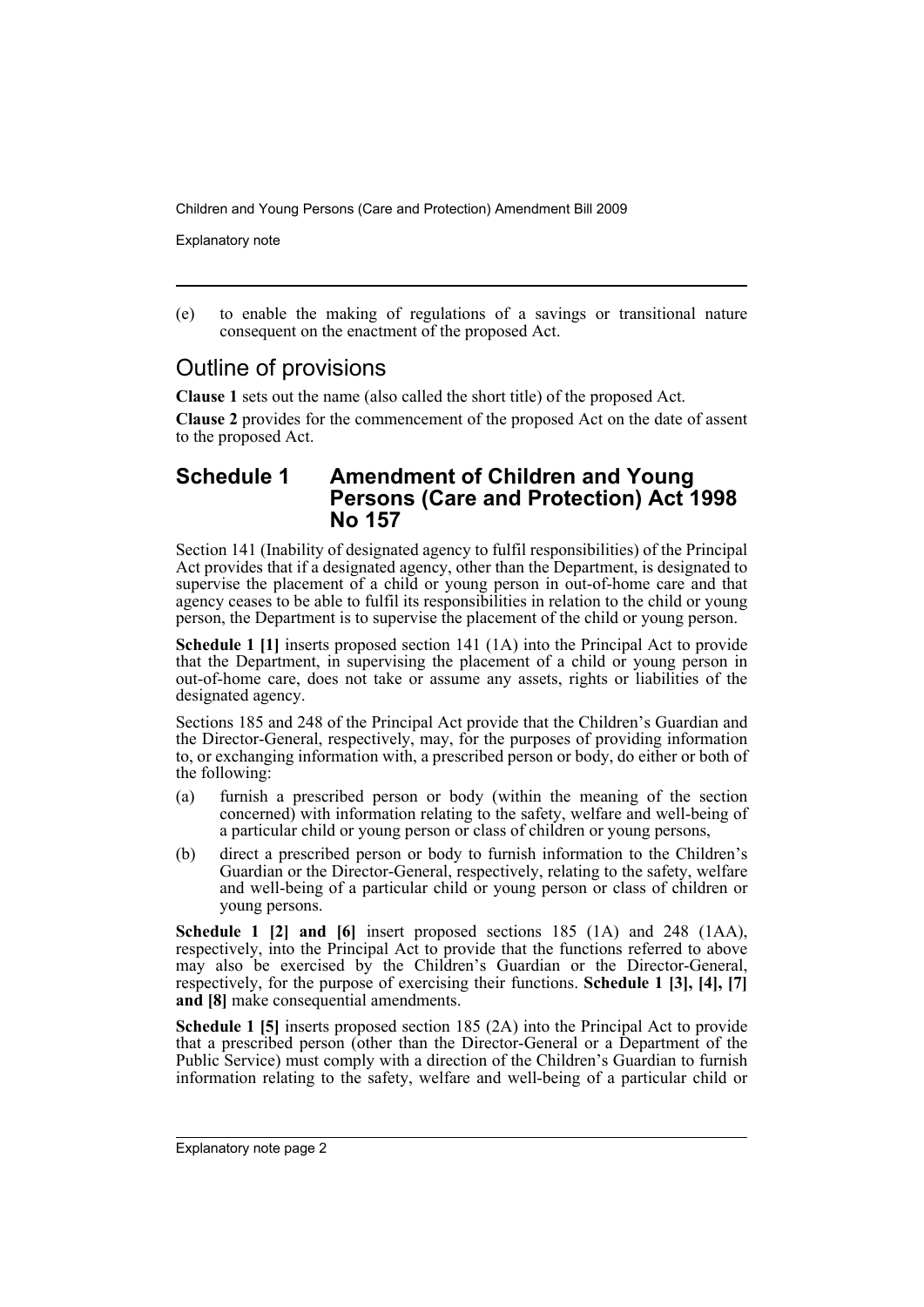Explanatory note

young person or class of children or young persons within such reasonable time as is specified in the direction. Failure to comply will be an offence carrying a maximum penalty of 10 penalty units (currently, \$1,100). **Schedule 1 [5]** also substitutes section 185 (2) of the Principal Act to make consequential amendments.

**Schedule 1 [9]** inserts proposed section 264 (1A) (k) into the Principal Act to provide that regulations may be made under the Principal Act for or with respect to the licensing of principal and other officers of designated agencies.

**Schedule 1 [10]** amends Schedule 3 to the Principal Act to provide that regulations may be made of a savings or transitional nature consequent on the enactment of the proposed Act.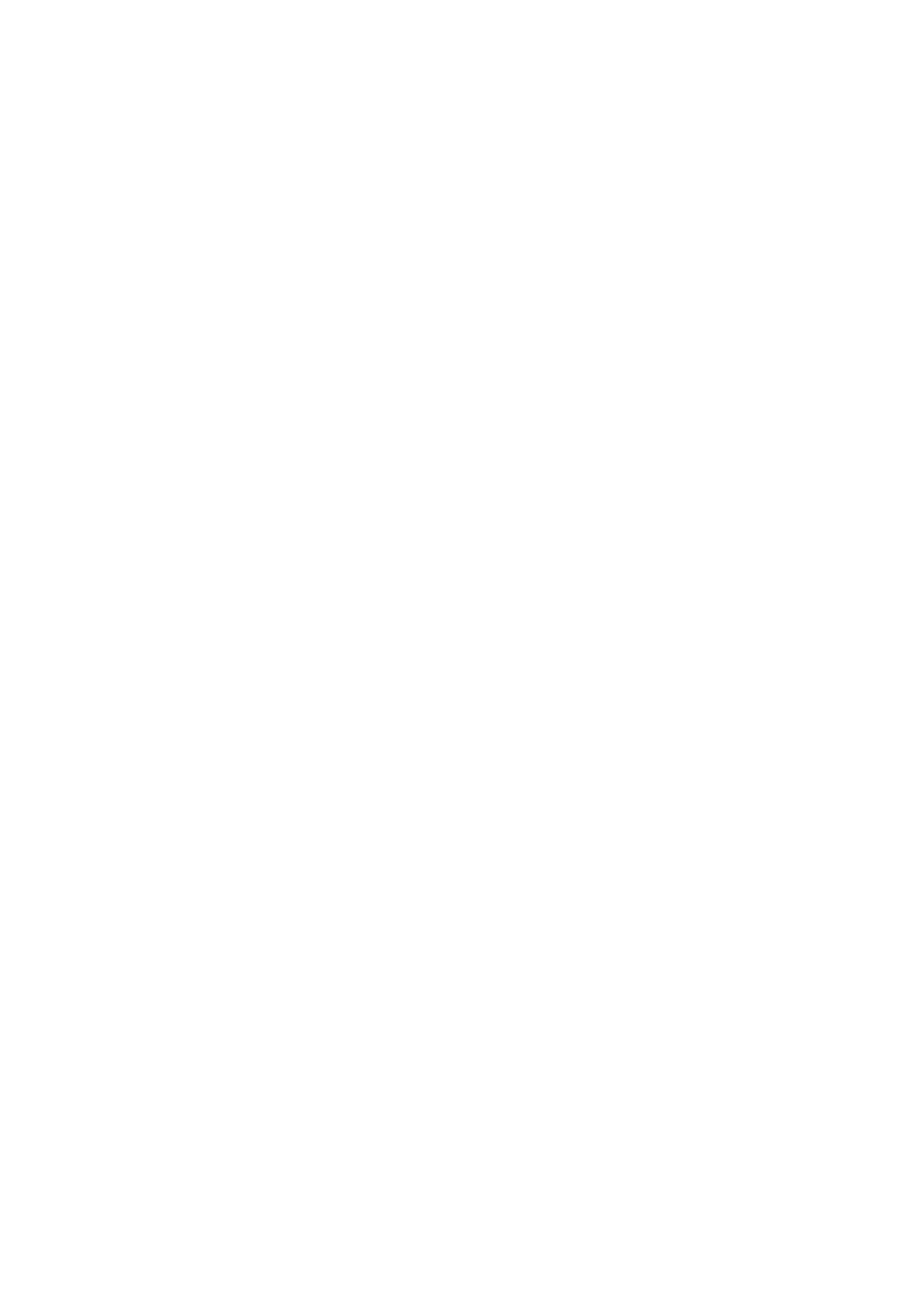First print



New South Wales

# **Children and Young Persons (Care and Protection) Amendment Bill 2009**

### **Contents**

|            |                                                                                  | Page |
|------------|----------------------------------------------------------------------------------|------|
|            | Name of Act                                                                      |      |
|            | 2 Commencement                                                                   |      |
| Schedule 1 | Amendment of Children and Young Persons (Care and<br>Protection) Act 1998 No 157 |      |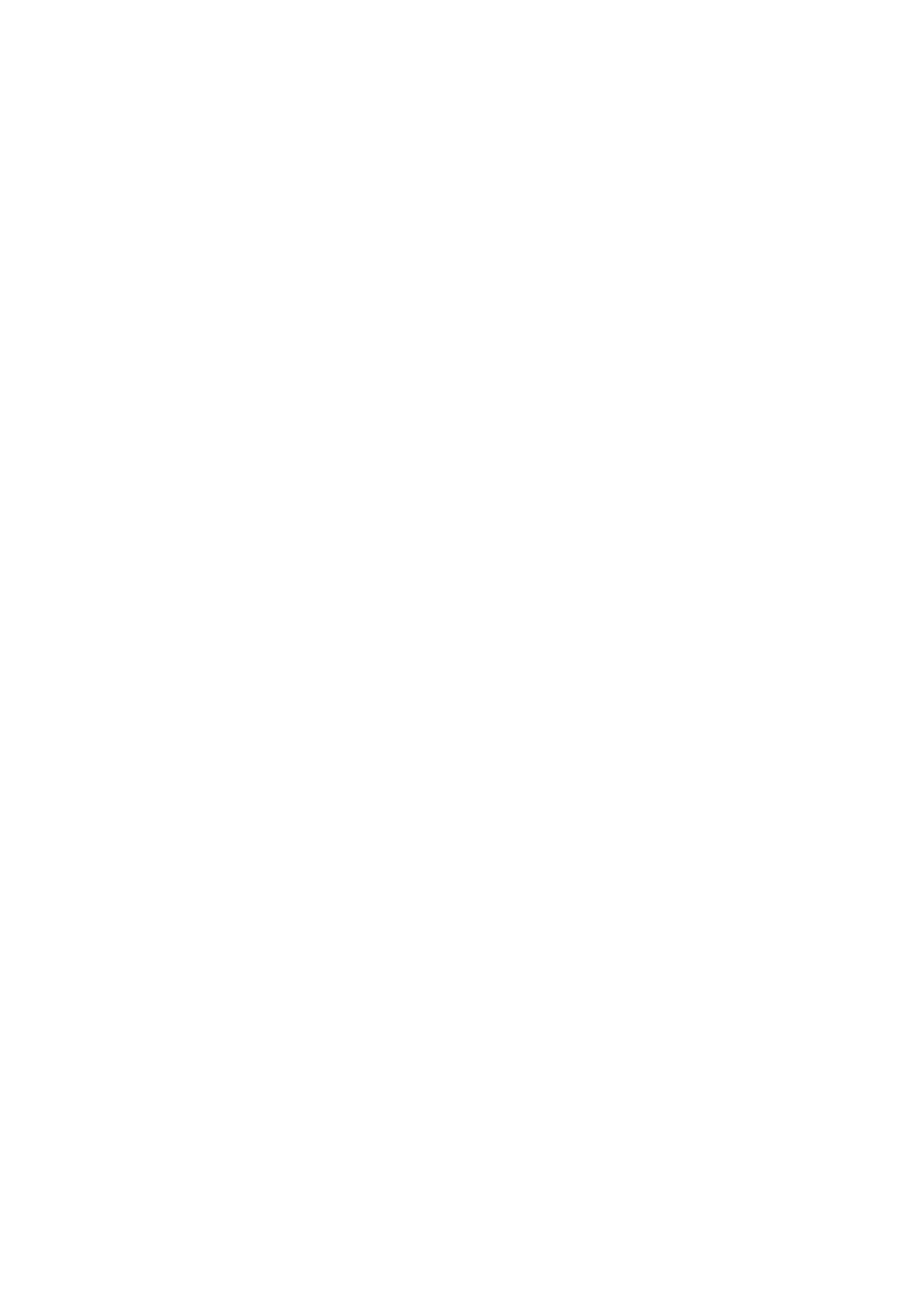

New South Wales

## **Children and Young Persons (Care and Protection) Amendment Bill 2009**

No , 2009

#### **A Bill for**

An Act to amend the *Children and Young Persons (Care and Protection) Act 1998* to make further provision with respect to out-of-home care designated agencies and the provision of information to the Children's Guardian and the Director-General of the Department of Community Services; and for other purposes.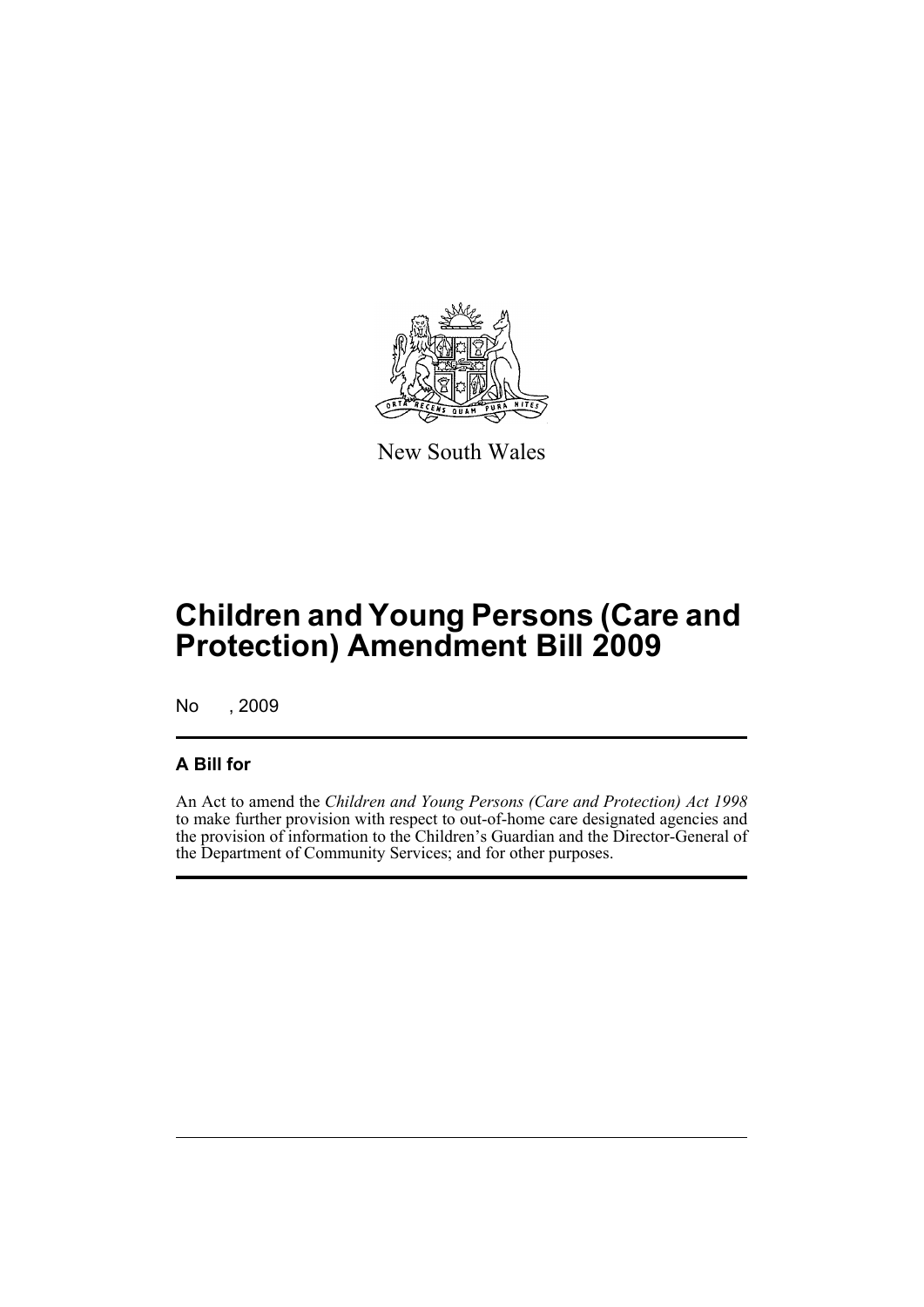<span id="page-7-1"></span><span id="page-7-0"></span>

| The Legislature of New South Wales enacts: |                                                                                         | 1                   |
|--------------------------------------------|-----------------------------------------------------------------------------------------|---------------------|
|                                            | Name of Act                                                                             | $\mathcal{P}$       |
|                                            | This Act is the Children and Young Persons (Care and Protection)<br>Amendment Act 2009. | 3<br>$\overline{4}$ |
|                                            | Commencement                                                                            | 5                   |
|                                            | This Act commences on the date of assent to this Act.                                   | 6                   |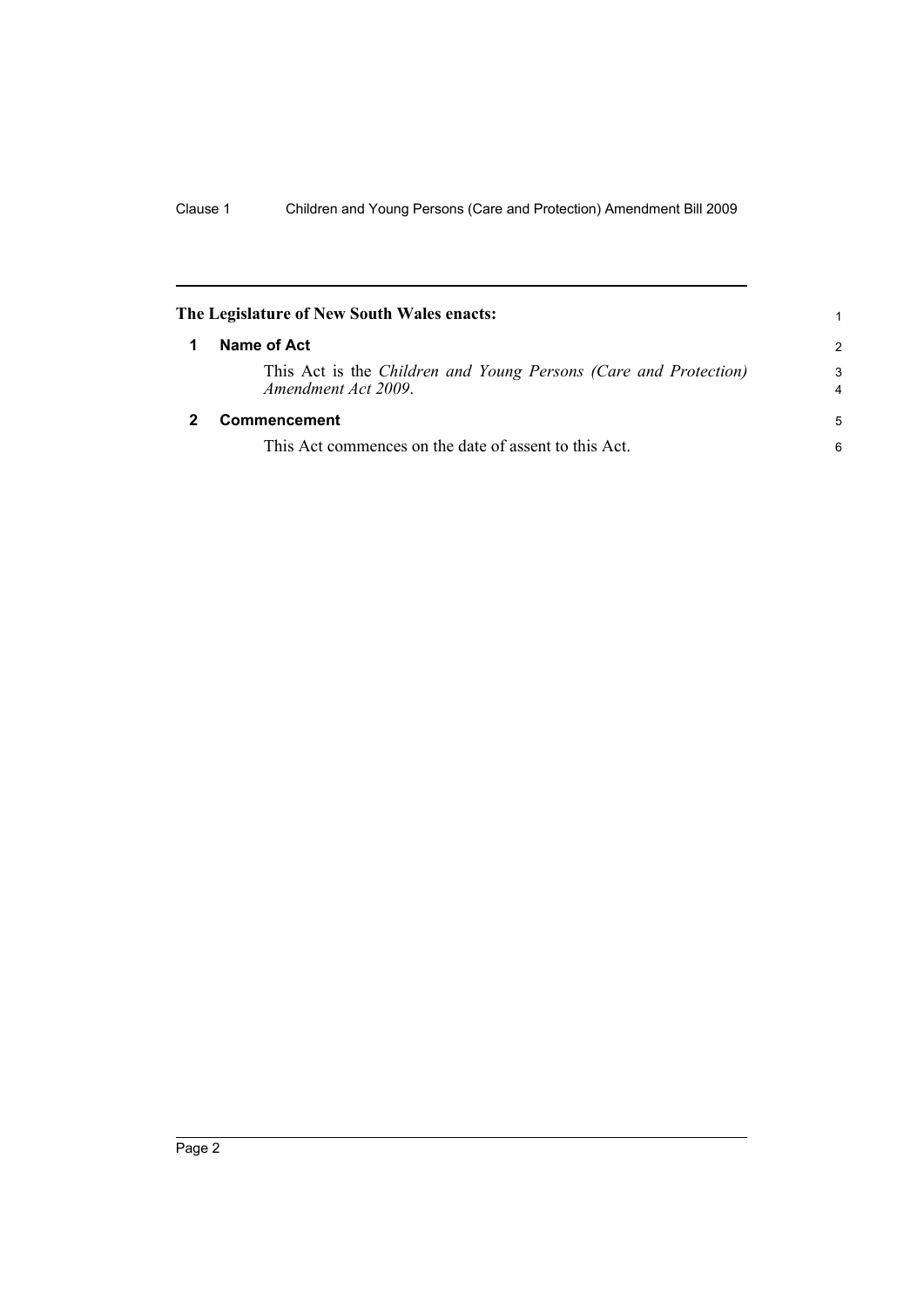Amendment of Children and Young Persons (Care and Protection) Act 1998 No 157 Schedule 1

#### <span id="page-8-0"></span>**Schedule 1 Amendment of Children and Young Persons (Care and Protection) Act 1998 No 157**

|     |                        | <b>NO 157</b>                                                                                                                                                                                                                      | 3                        |
|-----|------------------------|------------------------------------------------------------------------------------------------------------------------------------------------------------------------------------------------------------------------------------|--------------------------|
| [1] |                        | Section 141 Inability of designated agency to fulfil responsibilities                                                                                                                                                              | 4                        |
|     |                        | Insert after section $141(1)$ :                                                                                                                                                                                                    | 5                        |
|     | (1A)                   | The Department, in supervising the placement of a child or young<br>person in out-of-home care under this section, does not take or<br>assume any assets, rights or liabilities of the designated agency.                          | 6<br>$\overline{7}$<br>8 |
| [2] |                        | Section 185 Provision and exchange of information                                                                                                                                                                                  | 9                        |
|     |                        | Insert before section $185(1)$ :                                                                                                                                                                                                   | 10                       |
|     | (1A)                   | The functions referred to in subsection $(1)$ may be exercised by<br>the Children's Guardian for any one or more of the following<br>purposes:                                                                                     | 11<br>12<br>13           |
|     |                        | for the purposes of providing information to, or<br>(a)<br>exchanging information with, a prescribed person,                                                                                                                       | 14<br>15                 |
|     |                        | for the purpose of exercising the functions of the<br>(b)<br>Children's Guardian.                                                                                                                                                  | 16<br>17                 |
| [3] | <b>Section 185 (1)</b> |                                                                                                                                                                                                                                    | 18                       |
|     |                        | Omit "For the purposes of providing information to, or exchanging<br>information with, a prescribed person, the".                                                                                                                  | 19<br>20                 |
|     | Insert instead "The".  |                                                                                                                                                                                                                                    | 21                       |
| [4] |                        | Section 185 (1) (a) and (b)                                                                                                                                                                                                        | 22                       |
|     |                        | Omit "the prescribed person" wherever occurring.                                                                                                                                                                                   | 23                       |
|     |                        | Insert instead "a prescribed person".                                                                                                                                                                                              | 24                       |
| [5] |                        | Section 185 (2) and (2A)                                                                                                                                                                                                           | 25                       |
|     |                        | Omit section 185 (2). Insert instead:                                                                                                                                                                                              | 26                       |
|     | (2)                    | It is the duty of a prescribed person to whom a direction is given<br>under subsection (1) (b) (being the Director-General or a<br>Department of the Public Service) to comply promptly with the<br>requirements of the direction. | 27<br>28<br>29<br>30     |
|     | (2A)                   | A prescribed person (other than the Director-General or a<br>Department of the Public Service) must comply with a direction                                                                                                        | 31<br>32                 |
|     |                        |                                                                                                                                                                                                                                    |                          |

1 2